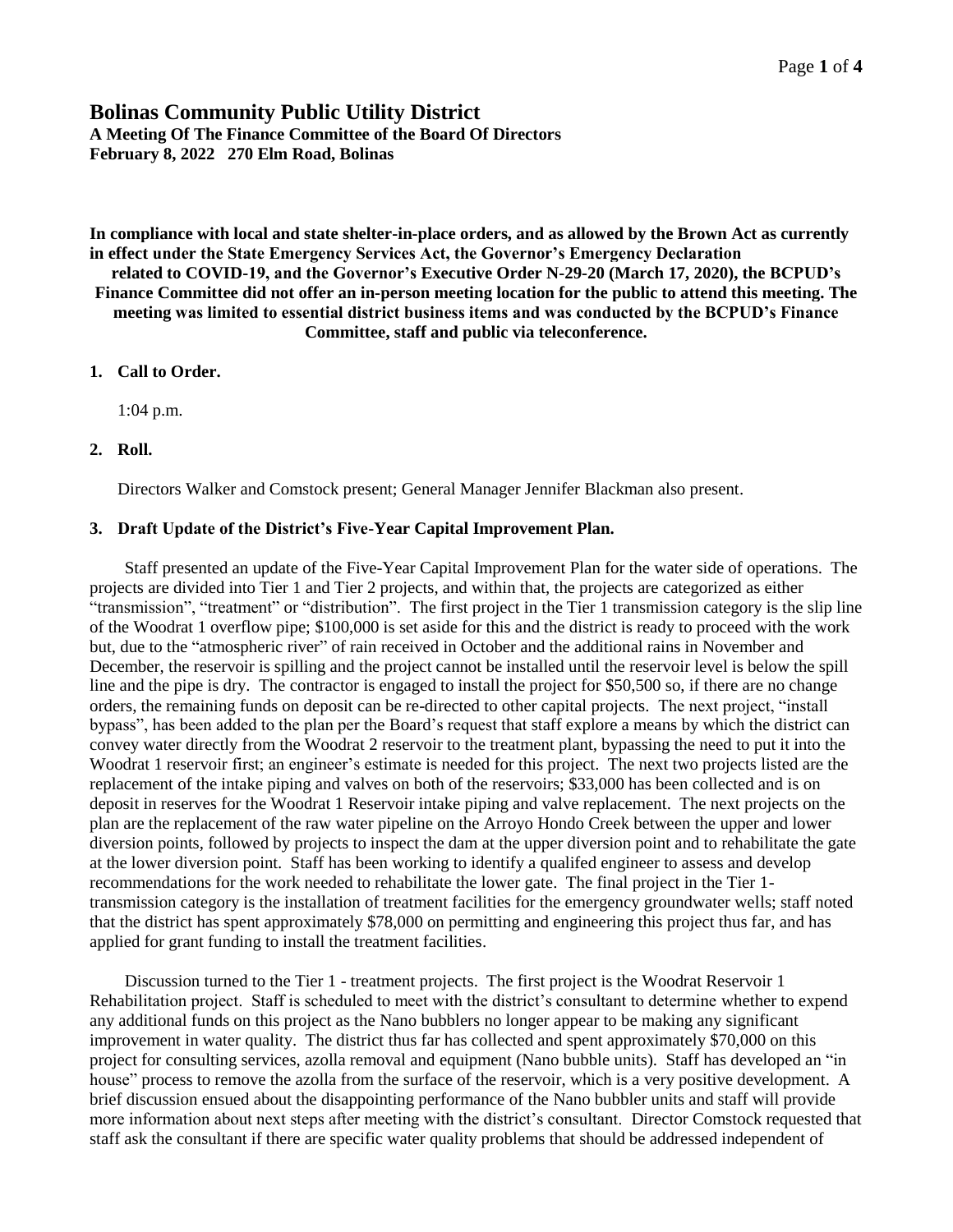those caused by the presence of azolla. The next project in the Tier 1- treatment category is the installation of a fifth filter at the water treatment plant. The district's consulting technician has suggested this in order to reduce wear and tear on the district's existing four filters; the estimated cost is approximately \$80,000 for a refurbished, used filter. Staff is evaluating whether this project is necessary and/or how urgent it is, but the Chief Operator suggested adding it to the plan to ensure it is discussed and evaluated. The third project in the Tier 1 - treatment category is a SCADA installation at the water treatment plant. The district has collected \$25,000 toward this project and another \$25,000 is needed because the project estimate is \$40,000 - \$50,000. Staff noted that the final project in this category, replacement of windows and doors at the treatment plant, will be moved to Tier 2 as the operators do not believe it is necessary to replace these fixtures within the next five years.

As for the Tier 1- distribution projects, the district currently has sufficient funds set aside for fire hydrant replacement, so no additional collections are proposed at this time. The next project is the engineering for the district's water main replacement projects; staff explained that the \$170,000 collected thus far for this project has been proposed as match for the district's grant applications to the Department of Water Resources ("DWR") Small Community Drought Relief program for the high priority pipeline replacement project. The East Tank Rehabilitation Project is now complete and the district has begun collecting funds for the West Tank Rehabilitation Project; \$150,000 was collected during FY 2021-22 and an additional \$200,000 is proposed for collection during the FY 2022-23. In response to questions from director Comstock about the timing of the West Tank Rehabilitation project, staff said the schedule has been delayed by a year because the East Tank project was more involved and more expensive than originally anticipated due to the seismic upgrade and the roof replacement; the installation of that project also was delayed by weather events and fire. Director Comstock said he would like to make sure the district does not delay any of its scheduled projects unnecessarily if they are needed from an operational standpoint. Director Walker inquired whether the design, engineering, and permitting costs (aka "soft costs") and construction costs (aka "hard costs") are broken out separately for each project. Staff said the costs listed on the plan are all inclusive. Director Walker said it might be helpful to internally track these costs separately if staff has time to do so and/or would find it to be helpful. Director Walker also suggested that an escalation factor of 5% be included for all projects to account for rising costs across the industry; staff agreed to consider building an escalation factor into the sheet.

Staff then described the project to replace the discharge piping and valves from the East and West tanks to the main distribution line on Mesa Road, a project identified by the district's engineer for installation prior to the West Tank Rehabilitation project. The district collected \$50,000 in the prior fiscal year for this project; staff recommends diverting the \$50,000 remaining from the \$100,000 collected for the Woodrat 1 Overflow Slip line project to this project and installing the work during the FY 2022-23. The next project on the plan is a new project requested by the Chief Operator: the replacement of a section of the booster pump line between the Woodrat Water Treatment Plant and the Commonweal driveway (approximately 1,600 feet of piping). During a recent repair, the staff discovered that this line is 6-inch diameter HDPE, which is very thin-walled piping that is inappropriate for this application; staff proposes to replace it with 4-inch diameter C900. This project is estimated to cost \$100 per linear foot, for a total cost of \$160,000, which is very expensive for a line that serves only four customers. Staff said grant funds may be available because this line serves the U.S. Coast Guard, but more research is needed. Finally, staff noted that the cost estimated for all of the Tier 2 - distribution projects have been updated based on the cost estimates developed by Stetson Engineers for the DWR grant applications.

Staff next presented the update of the Five-Year Capital Improvement Plan for the sewer side of operations, which is divided into Tier 1 and 2 collection, treatment and disposal categories. Staff noted that the district's planned expenditures for the sewer facility likely will be impacted by the permit update process recently initiated by the Regional Water Quality Control Board. In addition, the State Water Resources Control Board is in the final stages of developing a new order applicable to all sewer systems in the state, which also may impact the district's operations/have cost implications. Discussion turned to the projects listed under Tier 1 – collection system category and director Comstock inquired about the timeline for the installation of the wet well project. Staff said the wet well project is a top priority and has expanded to include the installation of a manhole grinder at an additional cost of \$120,000, which staff proposes to collect over the next two years. Staff would like to have the engineering for this project completed during the FY 2022-23 and, if necessary, to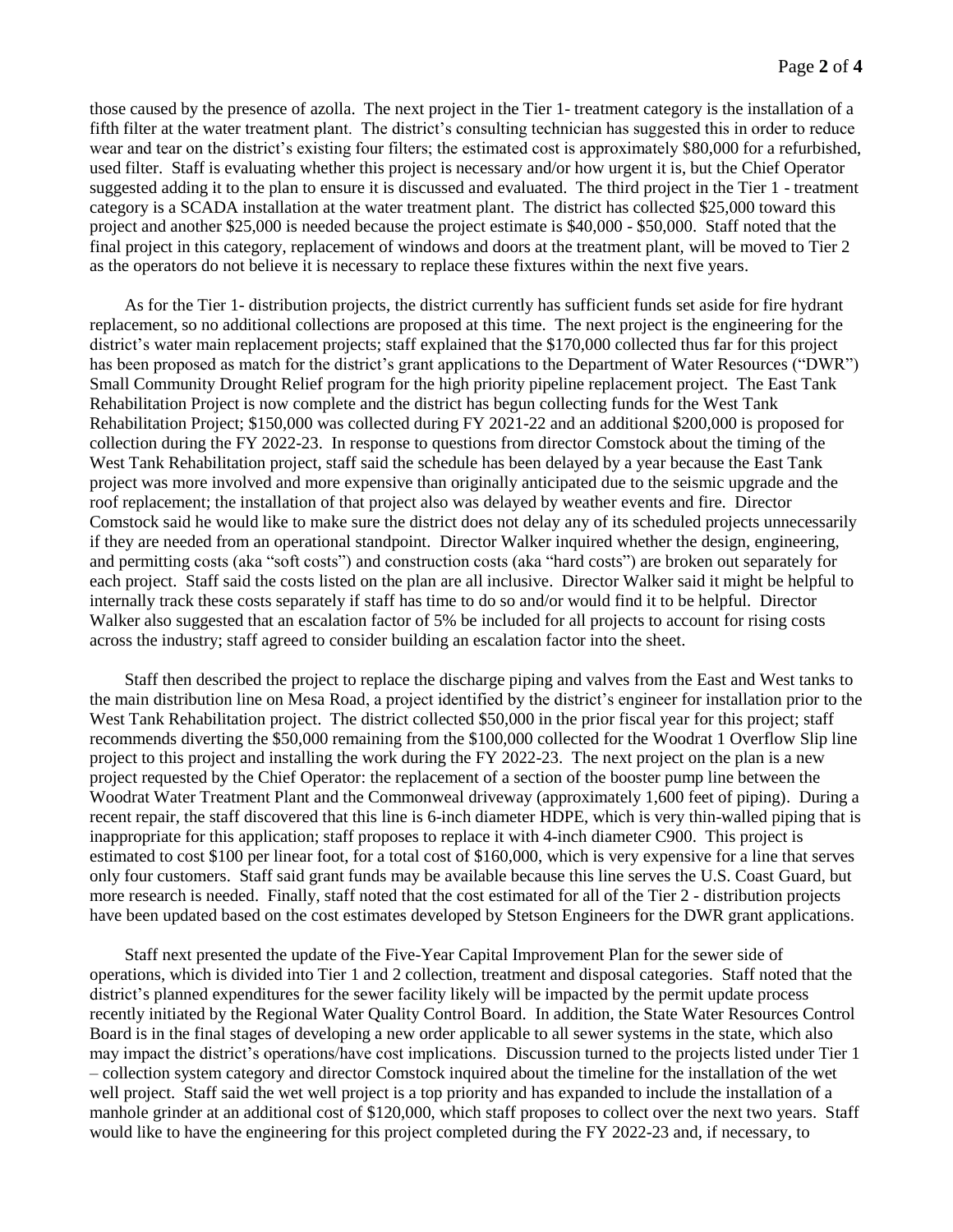borrow funds to install the project as it is now clear that the lack of a grinder is critical for the long-term reliability of the lift station pumps and related infrastructure (i.e., the check valve and plug-valve on the force main). Director Comstock said he understands that the district's small staff is hard-pressed to manage more projects due to ongoing staff-shortages, and he suggested that a project manager could be hired to oversee this project given its importance. Staff concurred and suggested that the district include a construction management role for the project engineer; typically, district staff handles the construction management role on its projects but in this case, given the need for this project to be installed as soon as possible, the engineer can be tasked with that responsibility (which, of course, will increase the cost).

The next project in the Tier 1 – collection category is the replacement of the clean-out assembly on the force main in Olema-Bolinas Road; staff reminded the Committee that a component of this assembly failed last summer, causing a sewer spill. The failed component was replaced immediately, but staff remains concerned about the other assembly components, which are original to the collection system, and recommends a full replacement of the assembly at an estimated cost of \$75,000. The next project listed on the plan is the slip lining of Wharf Road, which a much lower priority in staff's view; staff is more concerned with the condition of the customer laterals on this section of Wharf Road and is planning smoke testing there this spring. The inspection of the force main is needed and therefore on the capital improvement plan, but staff does not yet have a cost estimate for this project.

Staff noted that two of the projects on the plan, the replacement of the lift station generator (Tier  $1$ collection) and the irrigation pump station upgrade project (Tier 1 – treatment) are complete but the district had to borrow money from reserves to cover the final costs, so staff proposes to collect \$37,000 to repay the additional funds expended on the new generator (the total cost was \$67,000 and the district had collected \$30,000) and \$25,000 to repay the additional funds expended on the pump station project. A new project in the Tier 1 – treatment category is "dredge ponds 1A and 1B" per the Chief Operator's request – essentially, the district needs to assess whether there is a problematic build-up of solids in the primary two treatment ponds and, if necessary, remove those solids. It is not yet clear what the full scope of this project may be and no costs have yet been developed, but staff plans to discuss this further with the district's consulting engineer in connection with the permit transition process.

The Committee next reviewed the five-year capital improvement plan spreadsheet specific to "building, office, vehicles and other". Staff said that the replacement of the district's backhoe is a high priority: the district has \$75,000 set aside for this purchase and staff proposes to collect an additional \$25,000 in the FY 2022-23. Staff has added two new additional vehicle purchases to this plan at the request of the Chief Operator, neither of which are urgent: the replacement of the district's 2009 Ford 250 with a four wheel drive version (so that staff can drive the Arroyo Hondo Creek access road in inclement weather) and the replacement of the district's HurcoVac.

With regard to the office building at 270 Elm Road: a recent inspection report presented to the full Board has altered the district's capital improvement planning significantly with respect to the building as it is now clear that the building is in very bad shape and likely cannot be rehabilitated in a cost-effective manner. Previously, the district had collected \$80,000 to upgrade the septic system and \$20,000 to decommission the old fire suppression system under the building. Staff proposes to revise the plan spreadsheet to reallocate this \$100,000 toward an overall "New Building" fund. The committee expressed support for this approach; discussion ensued, with director Walker noting that the Board's ad hoc building committee has begun to meet on this with the district's potential partner, the Bolinas Community Land Trust. She estimated that the full rebuild could be over \$5 million given the current new construction cost of approximately \$1,000 per square foot, which does not include the cost of a temporary facility for staff during the course of construction.

Director Comstock noted that there are only about 20 minutes of meeting time remaining and the committee hasn't yet discussed the first draft of the budget; he asked if staff could provide a high-level overview and the committee will plan to focus on the draft budget at the next scheduled meeting.